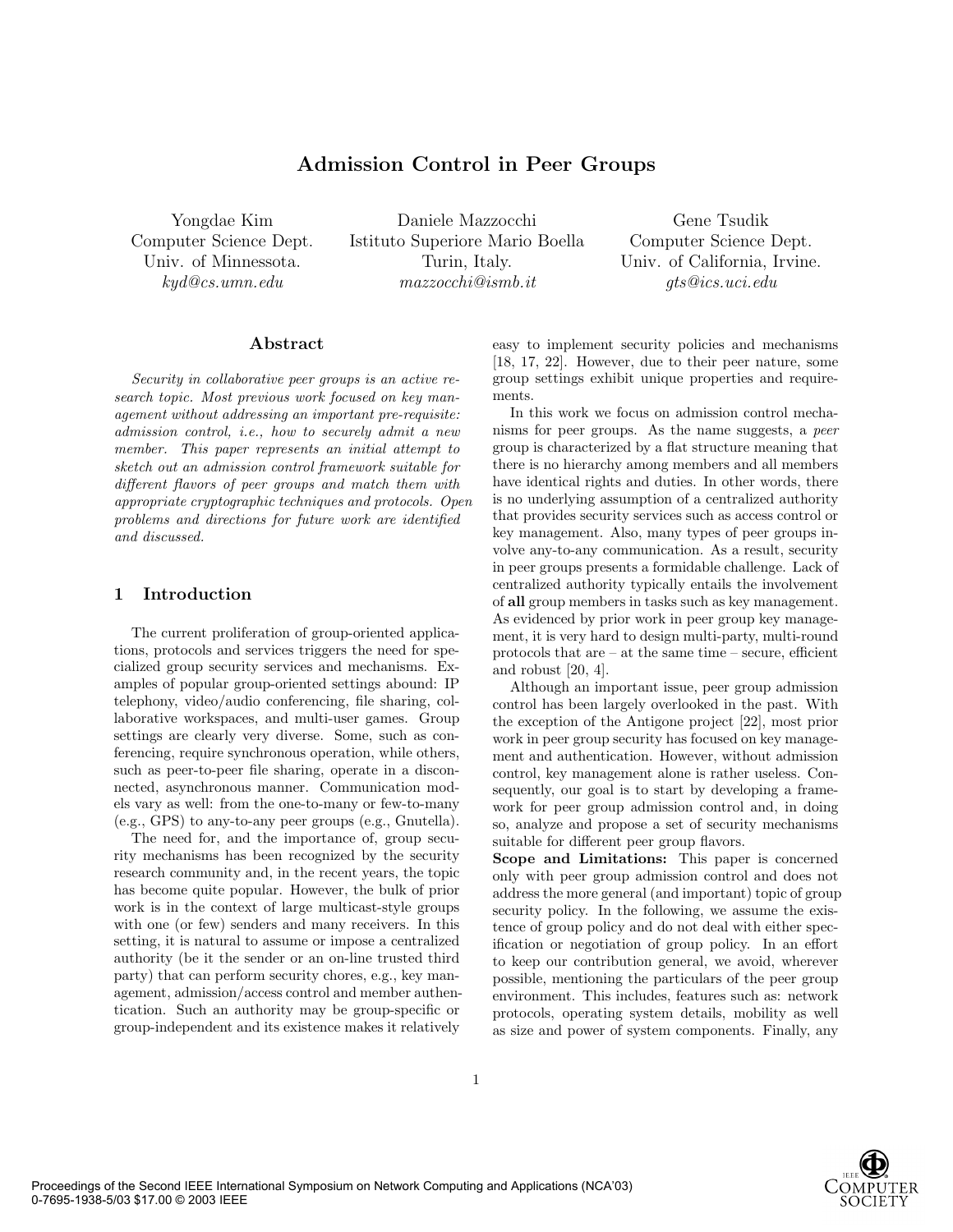and all enumerations or lists found in the paper are not meant to be exhaustive but should be treated as examples. We recognize, as many before us have, that where policy is concerned, full enumeration of possibilities is impossible.

**Organization:** In the next section we motivate the need for two basic elements: group charter and group authority. Then, sections 3 and 4 set the stage for the framework by discussing the important variables and dimensions in admission control. The framework is presented in Section 5. The rest of the paper deals with group-based admission control. Sections 6 and 7 focus on voting-like admission methods and discuss several types of candidate signature schemes. Section 8 provides a brief overview of related work and Section 9 identifies some topics for future work.

# **2 Basic Elements**

Before developing the admission control framework we first make a case for two important basic elements: group charter and group authority.

Our initial and obvious observation is that any peer group must have a well-defined procedure for admitting new members. Admission policies can be arbitrary and enumerating them is not useful. However, prospective group members must be able to get a clear idea of how to gain admission. This triggers the need for some form of an electronic document codifying admission rules. We refer to this document as a *group charter*. In subsequent section we will discuss the potential format of a group charter and its role in concrete admission procedures.

The simplest form of group charter is a Unix-style Access Control List (ACL). Most flavors of Unix include a group ACL in the "etc/group" file. This file, typically manipulated only by the superuser, lists all local groups and their respective membership. The Unix scenario is very restrictive since: 1) group ACL is a static entity, 2) membership in all groups is controlled by a single authority, and 3) group ACL is only meaningful within one Unix system or site. However, we note that the Unix approach was motivated by the need to control access to local resources such as files and printers.<sup>1</sup> Therefore, Unix-style groups are just a convenient abstraction that simplifies resource ACLs such as file read permissions. In fact, Unix groups are more akin to roles in Role-Based Access Control (RBAC) [27].

This is very different from the setting where group members *communicate* and the *communication* itself is the primary resource that must be protected. In

our case, admission control can take many flavors and, while the explicit ACL-based approach is viable for some peer groups, other, more dynamic admission policies must be considered.

We argue that group charter, though necessary, is insufficient for effective peer group admission control. The missing element is the entity that can certify (or vouch for) group admission. This entity which we refer to as Group Authority or GAUTH for short, is authorized to issue Group Membership Certificates (GMCs). A GAUTH may be specific to a group or groupindependent, i.e, it may serve a single or multiple groups. One natural GAUTH example is a Certification Authority (CA) or its delegate. Another example is the group itself, collectively, and yet another is the group founder. (For example, a group started by Alice and named appropriately – say, "Alice.friends" – might specify Alice as the GAUTH in the group charter.) However, as will be discussed later in the paper, the group itself is not always a practical choice for a GAUTH.

We distinguish among three key stages of group admission. The first stage is the creation of the group charter. For the sake of simplicity, we assume that the group charter is always signed by an external off-line authority, most likely a CA, at group creation time. The second stage consists of the interaction between a prospective member and the group. Before attempting to join the group, a prospective member must, at the very least, know the group name. The next step is obtaining the group charter. A natural place to obtain it is from the group itself. Another possibility – especially, if the group is fully asynchronous and no current member is on-line – is to obtain the group charter from a directory service that already serves as the distribution point for other certificate types, e.g., LDAP [34].

The last stage is the interaction between the new group member and the GAUTH. Before approaching the GAUTH, a new member is assumed to have satisfied all requirements for admission. The GAUTH's function is thus mechanical: it checks that admission requirements are indeed satisfied and, if so, issues a GMC.

Of course, we omitted the most important issue – the group admission process itself. This is done on purpose since the admission process can vary widely among different groups. The rest of this paper focuses on the exploration of various peer group admission processes.

# **3 Notation and Components**

We now briefly summarize the notation and formats used in the rest of the paper.

 $M_b^A$  denotes a group member; the superscript refers



<sup>1</sup>Also, the entire user/account population is well-known in Unix.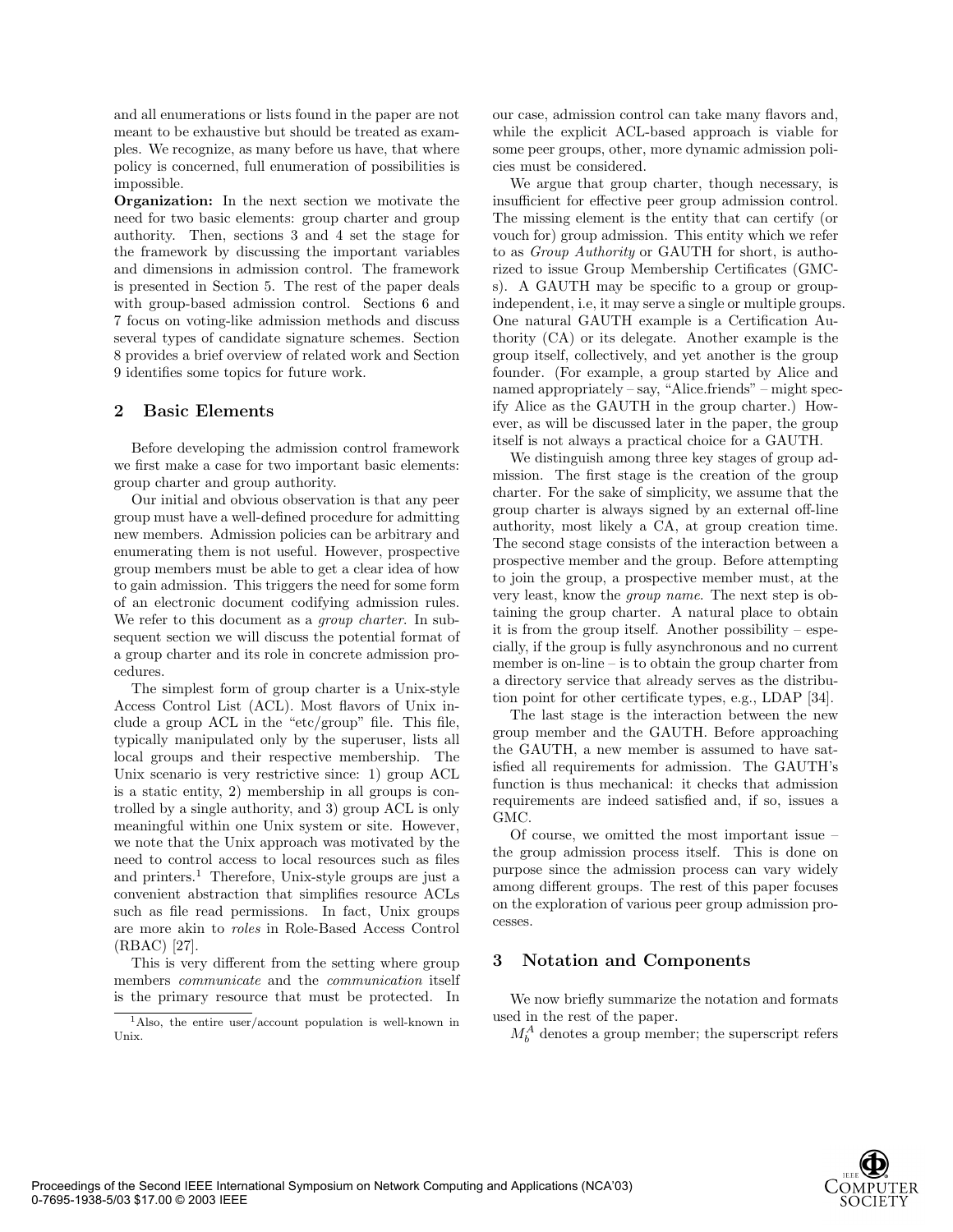to the group in question (e.g., "Poker.Players") and the subscript denotes the actual identity of the member (e.g., "Alice" or "Bob"). *Cert<sup>b</sup>* refers to the public key identity certificate (PKC) issued by a recognized certification authority (CA). It binds a name (in the subscript) to a public key.<sup>2</sup>  $GC^A$  is our notation for the group charter of the group referred to in the superscript. As mentioned above, this is essentially an attribute certificate.  $GAUTH<sup>A</sup>$  is the identity (Distinguished Name) of the group authority for the group referred to in the superscript. Finally,  $GMC_b^A$  is the group membership certificate for the group  $(\overline{A})$  issued to an entity (b) by the group authority GAUTH*<sup>A</sup>*.

A group charter, *GC<sup>A</sup>*, must contain at least the following information:

GN - Group Name, GAUTH - Group Authority Name, APT - Admission Policy Type (see below), IN - Issuer Name (signer) of *GC<sup>A</sup>*, and SIG - signature of the issuer of  $GC^A$ . In the above, names can be assumed to follow, for example, the X.500 Distinguished Name (DN) syntax.

APT reflects the admission policy type for the specified group. We identify the following types (keeping in mind that the list is not exhaustive):

- *•* APT ACL: explicit Access Control List (ACL) containing a set of names (or PKC serial numbers, or both) of entities allowed to join the group. A negative ACL (NACL), i.e., a list of entities not allowed to join, is very similar and can be easily accommodated as well as any combination of the two.
- *•* APT GAUTH: admission control at the discretion of the group authority. Here, the GAUTH can be the group founder, CA or a trusted third party (TTP).
- *•* APT GROUP: Access control by group members. This is further categorized into:

APT Group.Static requires a fixed number (threshold) of sponsors for admission. Whenever the number of current members falls below the threshold, special exception policy must be used.

APT Group.Dynamic requires a certain fraction (percentage) of current members sponsoring admission. This policy type must also include the "bootstrap" rules for admitting at least the first member.

APT Group.Hybrid a blend of APT Group.Static and APT Group.Dynamic models.

As mentioned earlier, a group membership certificate  $(GMC_B^A)$  for group *A* can be issued to a new member

*B* by the group authority GAUTH*<sup>A</sup>* only if *B* conforms to the group charter and can produce evidence to that effect.

We note that a GMC is not always necessary. If the APT field specifies APT ACL, there is no need for GMCs, since any entity whose name is explicitly listed on the ACL can prove group membership by demonstrating knowledge (e.g., by signing a message) of a private key corresponding to a public key which is, in turn, bound to the said name in a regular PKC. Furthermore, a GMC is not always meant to be made public whenever proof of group membership is required. For example, group membership might be anonymous, in which case a member would only prove possession of a valid GMC instead of revealing it. This is not difficult to achieve with advanced cryptographic techniques such as identity escrow [19] and group signatures [9].

#### **4 Dimensions of Group Access Control**

We now turn to the discussion of the important dimensions in peer group admission control.

**Membership Dynamics:** Group membership dynamics can influence the basic design of group admission control mechanisms. We consider both static and dynamic groups. In a static group, the information about all prospective group members is known in advance. This information may include details such as names of all group members or blanket requirements for membership (e.g., anyone can be a member as long as they have an X.509 PKC issued by the University of California). In the former case, admission control can be based on ACLs, e.g., Kerberos-style access control [23] can be used. The latter case may be implemented via static group policy (which can be viewed as a type of an ACL). In a dynamic group setting, membership might be impossible to enumerate, either explicitly (e.g., via an ACL) or implicitly (e.g., via an attribute or a set thereof). We believe that the dynamic membership case is particularly interesting since it is an important trend among current peer group applications, such as Gnutella.

**Membership Awareness and On-Line Presence:** Some on-line peer group applications, notably those requiring reliable group communication, mandate constant awareness of group membership, e.g., Totem, Horus and Transis [2, 26, 3]. Others are asynchronous, such as mailing lists and Gnutella, and do not even announce membership changes. Since our admission control framework aims to cover most possible group settings, we do not make any assumption regarding membership awareness. In other words, an entity is only required to know whether it is a member of a particular group and should be able to prove mem-



 $2X.509v3$  certificates can be used for this purpose [1].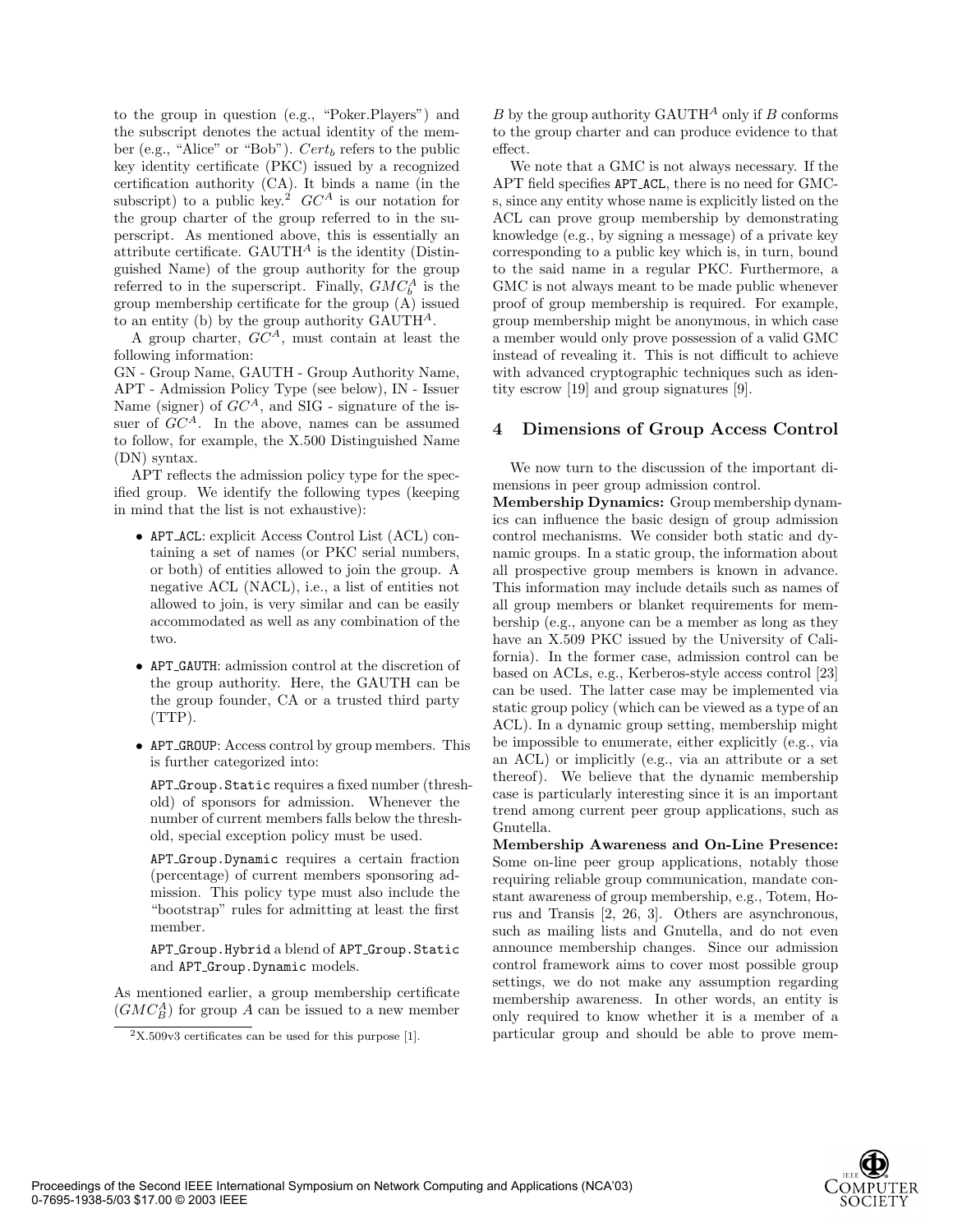bership. For the same reason, we are also not concerned with the on-line presence of all group members. (This can be problematic if the number of current members needs to be known in order to perform admission according to a dynamic group admission policy (APT Group.Dynamic) which requires sponsorship by a certain fraction of group members.)

**Group Lifetime:** The longevity of a group is an important factor in admission control. A solution appropriate for long-term group will be likely unsuitable for a short-term group. In the former, group membership may need to be revoked for the usual reasons, whereas, revocation is not nearly as important in a short-term group. Also, we note that a typical short-term group would not need codified admission control policy or mechanisms. (Especially considering that the initial signed group charter must be obtained from an off-line CA.) Spurious peer groups are therefore more likely to adopt some ad hoc admission policy. Consequently, from here on, we focus on medium- to long-term peer groups.

**GAUTH Placement:** Group admission decisions can be made internally, by one or more group members, or by an external entity. Assuming an external entity can be viewed as a violation of the peer nature of a group. However, for practical purposes – mostly because of the need to issue GMC-s – we may need to require an external GAUTH. An off-line GAUTH is preferable since an on-line GAUTH prompts the usual concerns with it being a single point of failure and a natural attack target.

**GAUTH Composition:** Admission decisions can be made by a single or multiple entities. When performed by a group founder, a TTP (e.g., Kerberos [23]), or a CA [13], mechanisms tend to be uncomplicated since only a single party has to support a new member's admission. However, we also envisage group admission policies requiring, e.g., support of a certain number of group members. This can take on the form of voting where, for example, simple majority (or some other percentage) is required for admission. Alternatively, a fixed number of sponsors might be required. In either case, all group members collectively form the GAUTH. Mechanisms in support of such multi-party GAUTH admission are clearly more challenging and interesting.

# **5 Peer Group Admission Control**

In this section, we introduce and discuss four models for peer group admission control. The first three require an outside GAUTH for all admission decisions while, in the fourth, the group members themselves play the GAUTH role.

**Admission via Public ACL:** In this simplest scenario, potential group membership is enumerated a priori, i.e., all members are known at the time of group charter creation. The group charter becomes essentially a signed ACL and, as alluded to above, no explicit membership certificates are needed. There is also no need for a GAUTH since group admission is based on a public ACL contained in a (signed) *GC*.

When two (or more) group members communicate, they can simply sign all messages after exchanging their PKC-s. Any message signed by an entity whose PKC is listed on the ACL is then deemed as emanating from a valid group member. (Of course, a message also has to be intended for the group, but that is a different matter altogether.) This approach is the most trivial as it requires neither an on-line TTP nor any real admission protocol. The main problem issue here is the inflexibility due to static membership.

**Admission by GAUTH:** In this case, admission is performed by a GAUTH who ultimately issues a GMC to each incoming member. We stress that the admission process and the issuance of a GMC is performed by the same party, the GAUTH (who acts as both judge and jury). Naturally, the GAUTH must be trusted by all current and prospective members. To make the admission process efficient, the GAUTH has to be on-line (continuously present and available) and be resistant to hostile attacks. An on-line GAUTH is thus attractive for synchronous peer groups. A special case of an on-line GAUTH is the group founder or an otherwise designated member. A variation on the theme is admission by any one of multiple GAUTH-s ("OR" clause) listed in the group charter.<sup>3</sup>

Having an off-line GAUTH (e.g., co-located with a CA) would bring the usual benefits but would slow down the admission process. An off-line GAUTH is only appropriate for asynchronous groups.

**Admission by Members:** If the group charter stipulates admission by the group (APT GROUP), things get more interesting. We distinguish between static and dynamic thresholds. (Hybrids are also possible but we do not discuss them here.) A static threshold is essentially a *t*-out-of-*n* model where *t* is fixed and *n* (current group size) varies over time. A special "fallback" policy must be included in the group charter for the to handle admission whenever the population drops below the threshold  $(n < t)$ . The steps common to all schemes where admission is done by the group are as follows:



<sup>&</sup>lt;sup>3</sup>Yet another variation is a GAUTH represented by a fixed size subset of an explicitly listed set of members.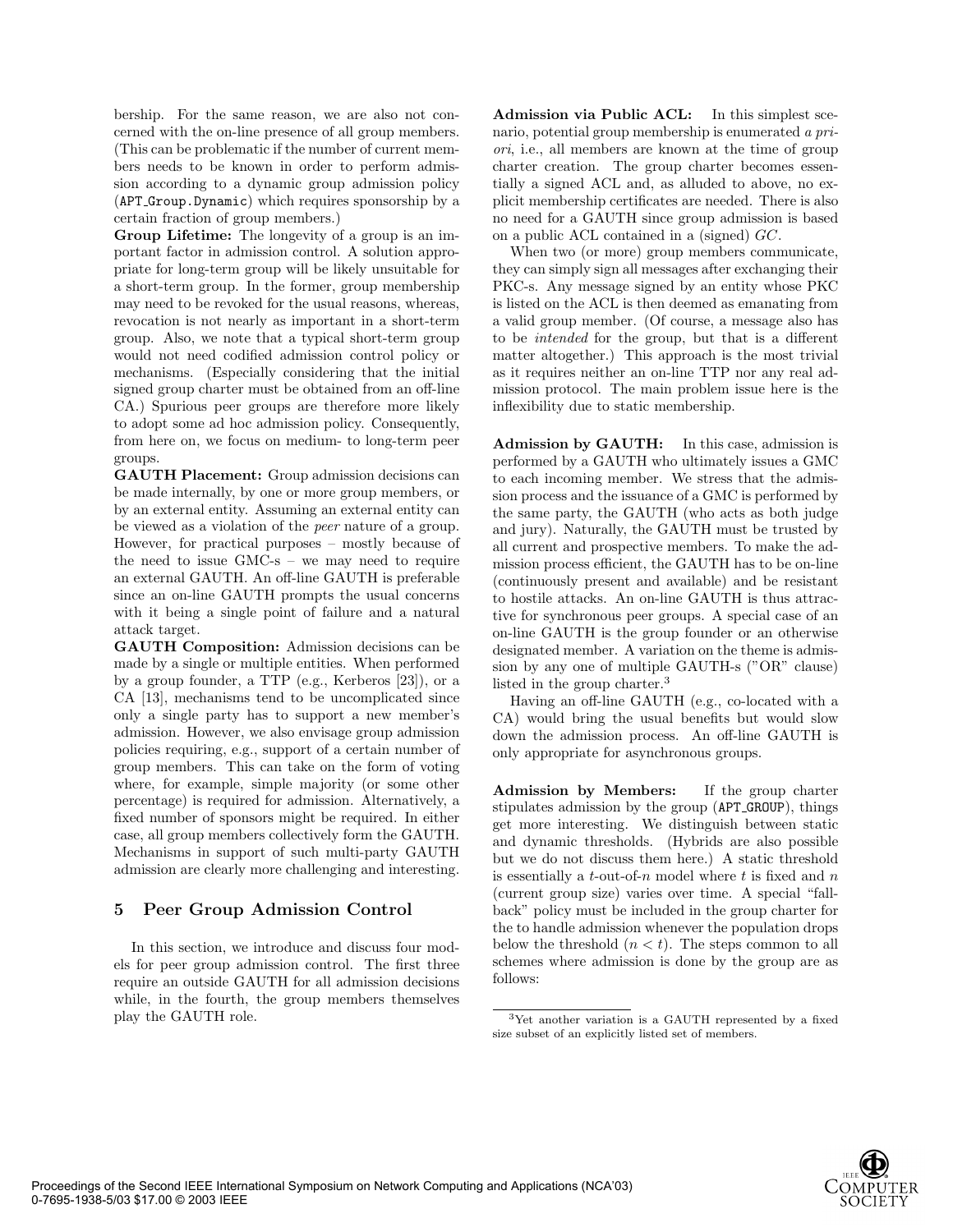**Step 1. Join Request:** A prospective member  $M_{new}$  first sends a join request to the group. This message is signed by *Mnew* and contains, among other values, *Mnew*'s certificate (*Certnew*) and the target group name (say, "Geeks"). How this request is transported to the group is application-dependent. Note also that *Mnew*'s certificate does not have to be an identity certificate; it could well be a group membership certificate for another group.

**Step 2. Voting:** Upon receipt of the join request, a group member first extracts the sender's PKC and verifies the signature. If a voting member approves of admission it replies to *Mnew* with a signed (and well-typed) message. The particulars of the signature scheme depend on the group charter (see below). Threshold signatures, group signatures, subgroup multisignatures as well as plain individual signatures are some of the possible techniques.

**Step 3. GMC Request:** Once enough votes are collected (according to the group charter GC*Geeks*),  $M_n$  sends a signed GMC\_request message to  $\mathrm{GAUTH}^{G\acute{e}eks}$ which includes (at least) its PKC, group name, and the collection of votes.

**Step 4. GMC Issuance:** Upon receiving the request, GAUTH*Geeks* verifies the request (including the PKC and the signature), the individual votes contained therein and conformance to the group charter. Finally, if all checks succeed, the GAUTH issues a new GMC<sup>*Geeks*</sup> to  $M_{new}$ .

Armed with a new membership certificate *Mnew* can act as a bona fide group member. To prove membership to another party (within or outside the group) *Mnew* simply signs a message (challenge) to that effect. An important issue has to do with the nature of the signature scheme that is used to prove membership, which is of course tied in with the nature of of a membership certificate.

**Group Acting As Its Own GAUTH?** It is worth exploring whether the group itself issue membership certificates. We argue that, even though group admission is conducted by group members themselves, a distinct group authority must issue group membership certificates.

If each group member votes to admit *Mnew*, the latter can collate the necessary number of votes and use that as evidence of membership. However, if the number of required votes is large, this can become unscalable. A more important observation is that:

> Each current member's vote must itself be accompanied by a proof of membership.

This is a classic example of the "chicken-and-egg" problem.

Cryptographic techniques are available that would allow a certain number of group members to collectively issue a (single) membership certificate. For example, robust threshold signatures can be used for that purpose [15]. However, most – if not all – such techniques are geared towards static groups. Any subgroup of at least *t* members (out of *n* total) can sign on behalf of a group while both *t* and *n* are fixed. A change of either (or both) *t* or *n* usually requires all members to interact with a trusted dealer. (There are some exceptions as in the case when *n* shrinks but remains greater than *t*.) We discuss this further in Section 6 below.

#### **5.1 Summary**

Of the three group admission approaches discussed thus far, the first (ACL-based) is by far the simplest. A major drawback is its inflexibility. The second (GAUTHbased) is more flexible but introduces reliance on a third party (external or internal) whose constant presence and security can become problematic. In addition, the need for a third party can be viewed as a violation of the peer nature of the group. In contrast, the last approach involves admission control by the members themselves which is certainly in the spirit of peer groups. On the other hand, mechanisms for group-based admission are more complicated, requiring multi-party and, often, multi-round, protocols. We believe that this is where the challenge lies and, therefore, focus on group-based admission in the rest of this paper.

# **6 Admission by Voting**

As discussed earlier, different flavors of voting may be used for admisson by peers depending on the particular group admission policy.

**Fixed**: the minimum number of votes (say, *k*) required for admission is constant throughout the group's lifetime. The problem with this policy is when the total number of group members is less than *k*. In this case, special admission rules are necessary.

**Dynamic**: the minimum number of votes is a fraction of the number of current group members. The main problem here is the need to securely and reliably determining the number of current group members. This is a harder problem than it seems since the members themselves cannot be relied upon to keep track of the current membership count. (Otherwise, we would need a group communication system providing strong membership semantics. This would restrict us to on-line, synchronous groups.)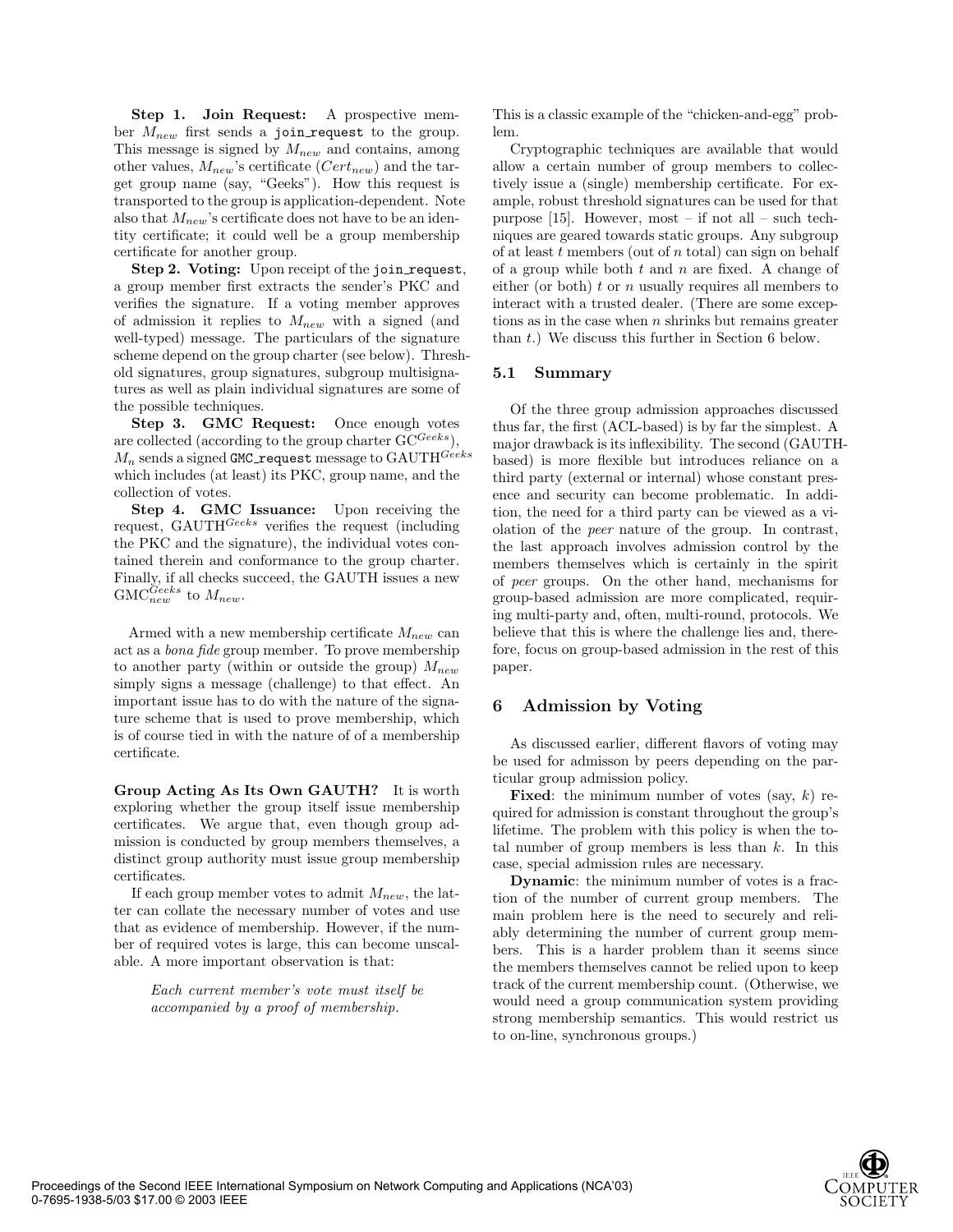**Hybrid**: many hybrid variations of Fixed and Dynamic policies are possible. One straightforward example is to use a fixed voting when the number of group members is small (less than some threshold *t*) and dynamic voting otherwise. It is just as viable to reverse this strategy. We note that in either case there remains the nagging issue of determining the current group size.

# **7 Sorting out Signature Schemes**

Regardless of the admission policy type, voting can be realized with different digital signature techniques. There are many candidate schemes that vary in efficiency, security properties and other aspects. We now discuss their characteristics on the basis of which suitable signature schemes can be selected for specific peer group admission settings.

# **7.1 Plain Digital Signatures**

Plain digital signature are a natural and default candidate for peer group access control. They can be used for all policy types. In the admission policy specifies APT ACL, a prospective member presents its identity PKC along with a signature proving knowledge of the corresponding private key. If the said PKC is listed in the ACL, admission is self-evident and no group membership certificate is needed.

In case of APT GAUTH, a GAUTH ultimately issues a GMC to the new member. As part of the issuance procedure, the member (or GAUTH or both) generate a signature key-pair which subsequently serves as this member's group-specific membership key. If the GAUTH does not refer to the member's name (or its PKC) in the GMC, the group member is anonymous to everyone except the GAUTH, i.e., its identity as a group member is divorced its "real" identity.

Using plain signatures with APT GROUP is also very easy. In both static and dynamic cases, a group member simply signs an applicant's join request. An important advantage is that each current member can sign the join request **asynchronously**, i.e., the admission process does not require coordination among current members; the applicant can approach each member at its own leisure and gradually collect the required number of votes. The main drawback is the need to retain a linear number of votes before approaching the GAUTH. Also, a separate signature verification for each vote can amount to significant overhead.

#### **7.2 Threshold Signatures**

Another promising direction is to use a threshold signature scheme as the admission mechanism. Threshold

cryptography was introduced by Desmedt and Frankel [12]. In a  $(k, n)$  threshold scheme, a secret is split by a trusted dealer into *n* shares. Each share is given to a member and the secret can be reconstructed whenever at least *k* members pool their shares [29]. One typical application is the protection of the CA's private key. An attacker must compromise *t* members in order to produce valid signatures. Modern threshold signature schemes do not require reconstruction of the secret key; instead, function sharing is used to compute signatures.

Threshold schemes are only applicable to APT GROUP admission policy since neither APT ACL nor APT GAUTH involve voting or collective participation by current group members. Also, threshold signatures are useful only for group admission; they are not a means for proving group membership.

Many flavors of threshold signatures have been proposed, e.g., verifiable [10], proactive [8] and robust [15]. However, we are mainly interested in the semantics and the architectural components of these schemes. In particular, the ability to change either (or both) *k* and *n* is crucial for the APT GROUP.Dynamic policy type. **Fixed Threshold:** We restrict our discussion to threshold RSA signatures since the other alternative (DSS) requires multiple rounds and coordination among signers. In the simplest threshold RSA scheme, each member has a secret share originally assigned by the dealer. When *Mnew* requests to join, each available current member  $M_i$  (who favors admission) sends a partial signature to *Mnew*. Unfortunately, *Mnew* is unable to compose the signature even when it collects *k* votes since it cannot compute Lagrange coefficients. One solution is for the new member to forward the set of partial signatures to some trusted dealer who would construct and return the threshold signature. If the trusted dealer is also the GAUTH, this is a relatively efficient approach since the membership certificate can be issued simultaneously. (If the GAUTH is a distinct entity, more communication rounds would be necessary.)

An alternative is the scheme due to Frankel, et al. [14] where all members compute partial votes, including Lagrange coefficients. The new member only needs to multiply partial votes to obtain the whole signature. A problem with this approach is that the group member needs to know the parties who will take part in voting. This requires two extra communication rounds. **Dynamic Threshold:** There have been a few results in threshold signatures where the threshold is dynamic. One such technique was proposed in [14]. It uses proactive cryptography to dynamically adjust the threshold (*t*). This scheme can be modified to adhere to the general protocol described in Section 5. However, it requires multiple communication rounds and simultane-

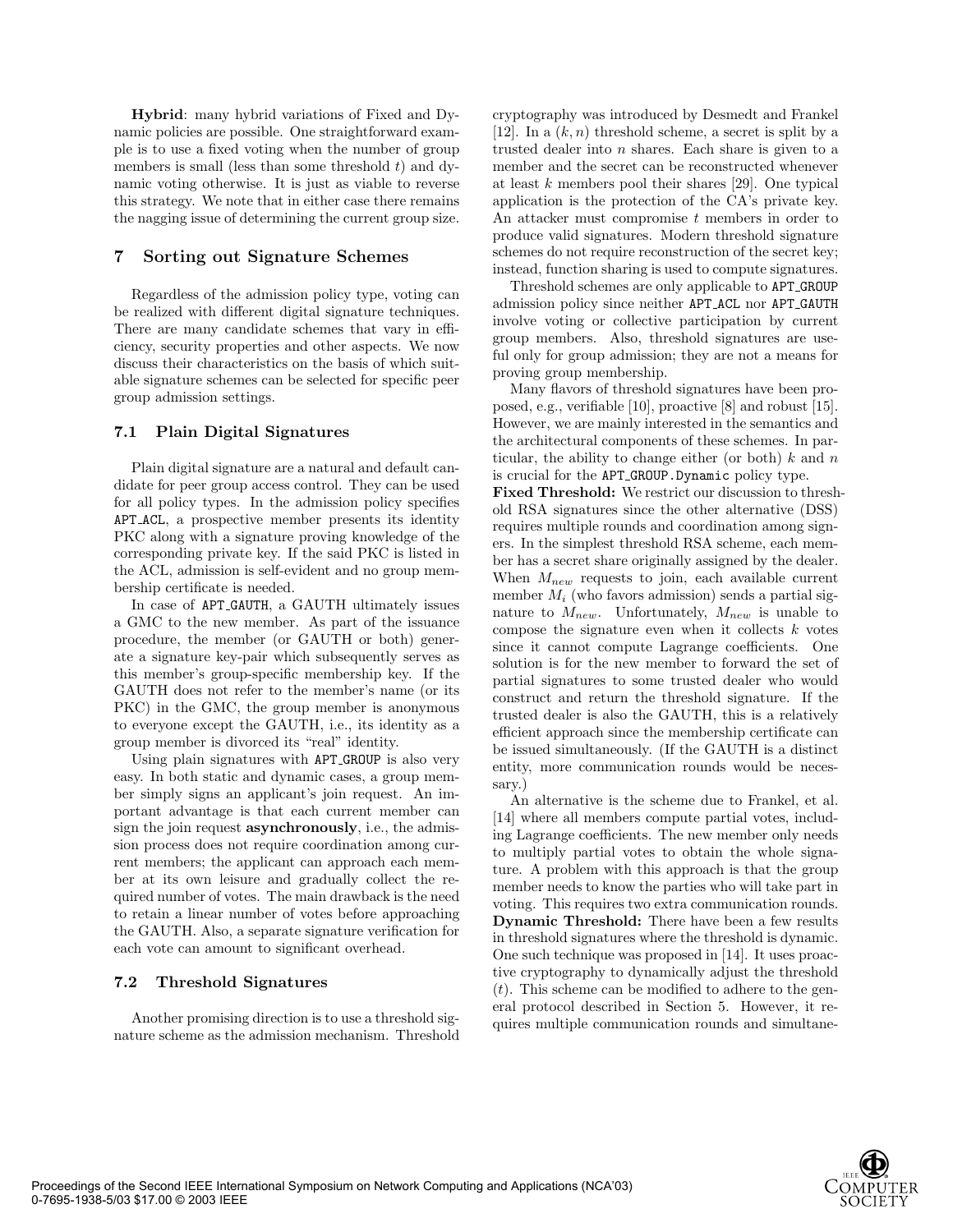ous on-line presence of all signers. Incidentally, proactivity also requires periodic re-freshing which further intensifies the on-line presence requirement.

Some recent results show that it is possible to avoid the dealer (most of the time) by distributing its role among the members themselves. Kong, et al. [21] proposed a fully distributed (*k, n*) threshold signature scheme with a fixed *k*. During initialization, a trusted dealer is involved in generating an RSA modulus *n* and a secret function  $f(x)$  where  $f(ID)$  is distributed among each of the *k* members. (Exactly how these first *k* members are admitted is unclear.) At the admission stage, when a candidate requests to join, each member signs a partial certificate using its Lagrange coefficient and a secret share. The candidate then computes its new GMC and obtains its secret share.

This scheme can be viewed as an ideal solution for peer group access control. mainly because it offers minimal TTP involvement and the GAUTH is represented by the group itself. However, certificate issuance is still an on-line, coordinated multi-round protocol; also, the certificate issuers cannot be traced.

# **7.3 Accountable Subgroup Multisignatures**

Another signature type potentially useful for peer group admission control is called "Accountable Subgroup Multisignatures" (ASM) originally proposed by Ohta, et al. [24]. An ASM scheme enables any subgroup, *S*, of a given group, *G*, of potential signers, to sign efficiently in a way that the signature provably reveals the identities of all individual signers to any verifier.

Ohta, et al. take advantage of the homomorphic property of Schnorr signatures [28] to construct an efficient ASM scheme. We briefly summarize the protocol below. (A detailed description can be found in [24].)

To sign a message (a join request in our context), each current group member sends a partial commitment to the verifier. The verifier multiplies *k* commitments to obtain the joint commitment which is then sent – along with a challenge – to the *k* members. The joint commitment contains the names of all participating members. The members compute and return partial signatures back to the verifier (prospective member). Finally, the verifier constructs a complete signature by summing up the partial signatures.

The verification phase in this scheme requires only two modular exponentiation and *k* modular multiplication, since an ASM is effectively the same as a regular Schnorr signature. This is very efficient since, otherwise, *k* verifications would be performed. Another notable feature of ASMs is the full accountability of signers. Unlike threshold signatures, no dealer is assumed.

However, a GAUTH is still needed to issue GMC-s, since otherwise, certificates of all signers (sponsors) must be presented in order to prove membership. This can become very complicated in a dynamic group.

# **7.4 Group Signatures**

In a group signature scheme (e.g., [9, 7]) all group members are peers and any member can sign on behalf of the group in an anonymous and unlinkable manner. Unlinkability is generally a desirable feature, but it implies that accountability is hard to achieve. It is, however, not impossible since group signature schemes include a provision that allows a designated entity (Group Manager) to open a signature and identify the actual signer. The same Group Manager is also the entity issuing membership certificates. (Except that in this setting, certificates are never revealed as part of signing.)

The only glitch with group signatures is that, as specified, they do not provide a means to distinguish among signers. More precisely, it computationally hard to decide whether two group signatures are produced by the same, or two distinct, signers. Fortunately, simple add-on techniques have been proposed to address this issue. For example Ateniese, et al. [5] illustrate a simple extension scheme for group signatures to obtain sub-group signatures (where the number of distinct signers is evident).

# **7.5 Feature Summary**

The signature schemes discussed thus far offer very different alternatives for peer group admission control. Table 1 summarizes their key features. (Some information in the table is redundant, e.g., the accountability and uninkability columns are each other's complements. We list them separately since – depending on the setting – each can be a desirable or an undesirable feature.)

Plain, ASM and group signatures can be also used for proving membership once the admission is over, whereas, threshold signatures cannot. Plain and group signatures are the most general in that neither on-line presence of all signers nor membership awareness is necessary. This is important for asynchronous, off-line groups such as mailing lists and file sharing communities.

Only conventional digital signatures and ASMs directly identify the sponsors/signers. Signers' accountability is impossible with threshold signatures and possible, but awkward, in group signatures. (We remark that accountability is not always desired.) The latter two offer inherently different semantics: threshold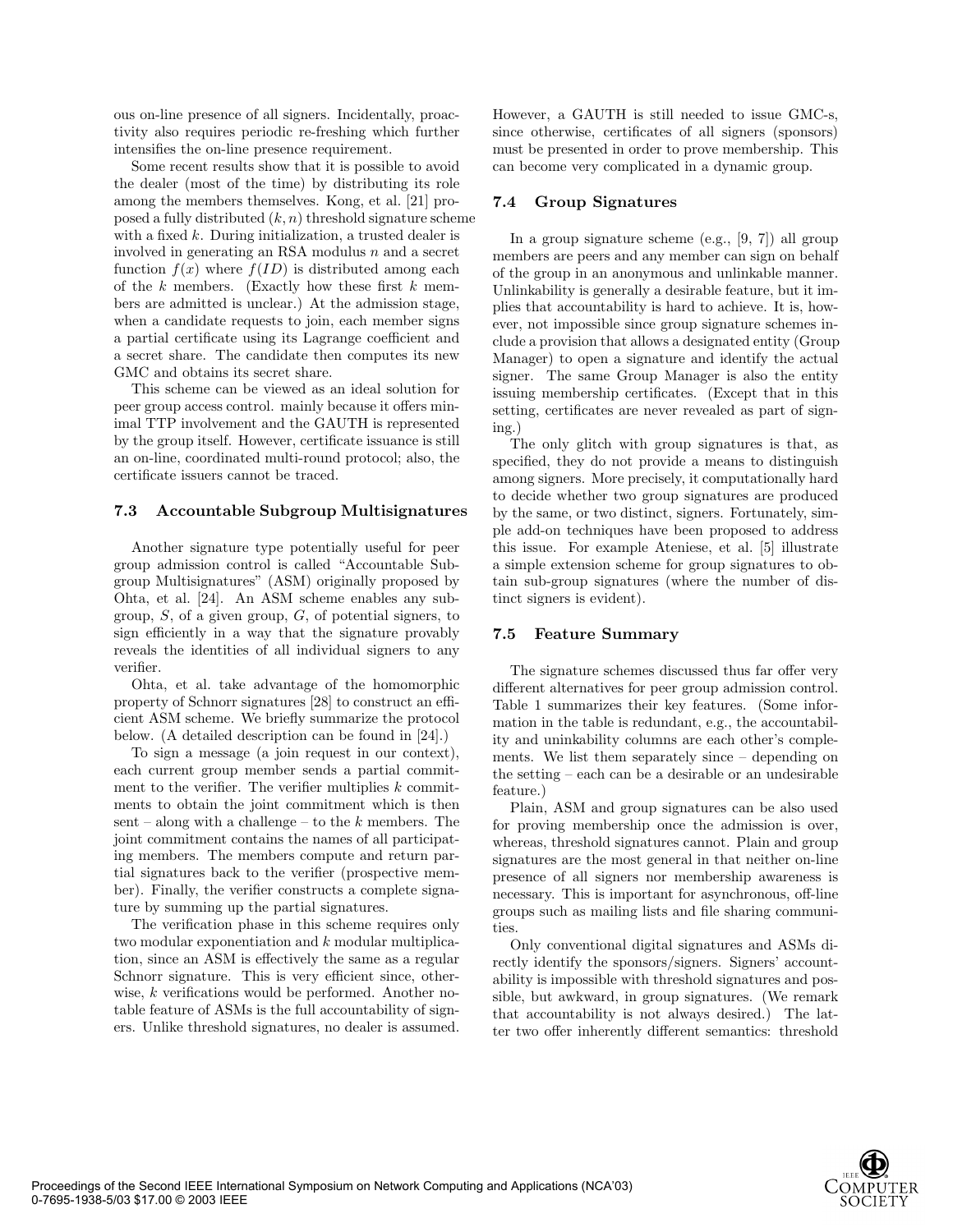| ivey reatures     |            |          |            |                |           |               |
|-------------------|------------|----------|------------|----------------|-----------|---------------|
| Signature         | Prove      | On-line  | Membership | Accountability | Anonymity | Unlinkability |
| Type              | membership | presence | awareness  |                |           |               |
| Plain             | YES        | NΟ       | NΟ         | YES            | YES       | NΟ            |
| $_{\rm ASM-s}$    | YES        | YES      | YES        | YES            | YES       | NΟ            |
| Threshold fixed   | NΟ         | YES      | NΟ         | NΟ             | YES       | YES           |
| Threshold dynamic | NO.        | YES      | YES        | NΟ             | YES       | YES           |
| Group             | YES        | NΟ       | NΟ         | $NO^*$         | YES       | $YES^*$       |

 $V_{\alpha\alpha}$  Footunes

**Table 1.** Admission Control Signature Mechanisms: Feature Summary

schemes require a certain number of signers sign a message jointly, while group signatures allow any member to sign anonymously and untraceably on behalf of the group.

ASMs and plain signatures cannot be made unlinkable in contrast to threshold and group signatures where unlinkability is built in. All schemes can offer anonymity (actually, pseudonymity) provided that the membership certificate is not tied in directly with the member's PKC. (The member's identity within the group does not have to relate to its identity outside the group.)

Plain digital signatures rely on each signer having its own key-pair which is independently generated. The same independence of key generation applies to ASM schemes. In contrast, threshold and group signature schemes entail a complicated setup phase and a nontrivial join procedure. Moreover, the complex setup does not eliminate the need for having specific key material for signing messages within the group.

# **8 Related Work**

The Antigone [22] project is the closest related work. Antigone includes a flexible framework for secure group communication and utilizes a centralized admission approach geared primarily towards secure multicast scenarios. Antigone offers flexible mechanisms for defining policies about membership, application messages and other aspects.

In Antigone, member admission is mediated by a Session Leader (SL) which interacts with the TTP (that operates on-line) in order to admit a new member. The TTP shares a symmetric key both with the SL and every potential new member. (The TTP acts like a Kerberos AS/TGS). Everyone is expected to know in advance the identity of the SL.

There have been other efforts to develop standard frameworks for creating peer-to-peer applications, for example, JXTA [31] (an open-source project initiated by SUN) and Peer-to-Peer Trusted Library (PtPTL), also an open-source project sponsored by INTEL [32]. JXTA uses SSL/TLS as its security mechanism while PtPTL supports a wide variety of options. There is also

an active working group within the IETF (P2PWG) [33] created with the charter to facilitate and accelerate the advancement of common mechanisms peer-topeer computing. One of the documents produced by P2PWG is an internet draft addressing the security requirements for peer-to-peer applications; it identifies authorization as one of the major issues.

Some of the mechanisms discussed in this paper are akin to limited forms of voting. Electronic voting schemes have been extensively studied starting with the seminal work of Benaloh [6]. Most approaches are based on mix-nets, homomorphic encryption [11] or blind signatures [25]. Usually, voting schemes must satisfy many different requirements, e.g., privacy, anonymity, unlinkability, un-coerceability and, more recently, receiptfreeness [16]. However, the framework proposed in this paper, does not deal with secret-ballot election. Instead we focused on mechanisms for registering limited consensus about a particular event type: new member admission.

# **9 Conclusions**

In this paper we motivated the importance admission control in dynamic peer groups. This work represents an only initial attempt to construct an admission control framework suitable for different flavors of peer groups and match them with appropriate cryptographic techniques and protocols. We examined various dimensions of admission control, discussed several cryptographic techniques and assessed their applicability.

There remain many items for future work. In particular, revocation of group membership is left untouched in this paper. While relatively well-understood in regular PKI settings, revocation of group membership has not been adequately investigated in more complicated settings such as threshold signatures. In group signatures, a few recent results yield rather inefficient revocation methods, e.g., [30].

Some of the assertions and observations (especially about the efficiency of various signatures schemes) made in this paper are not clear-cut and cannot be proven